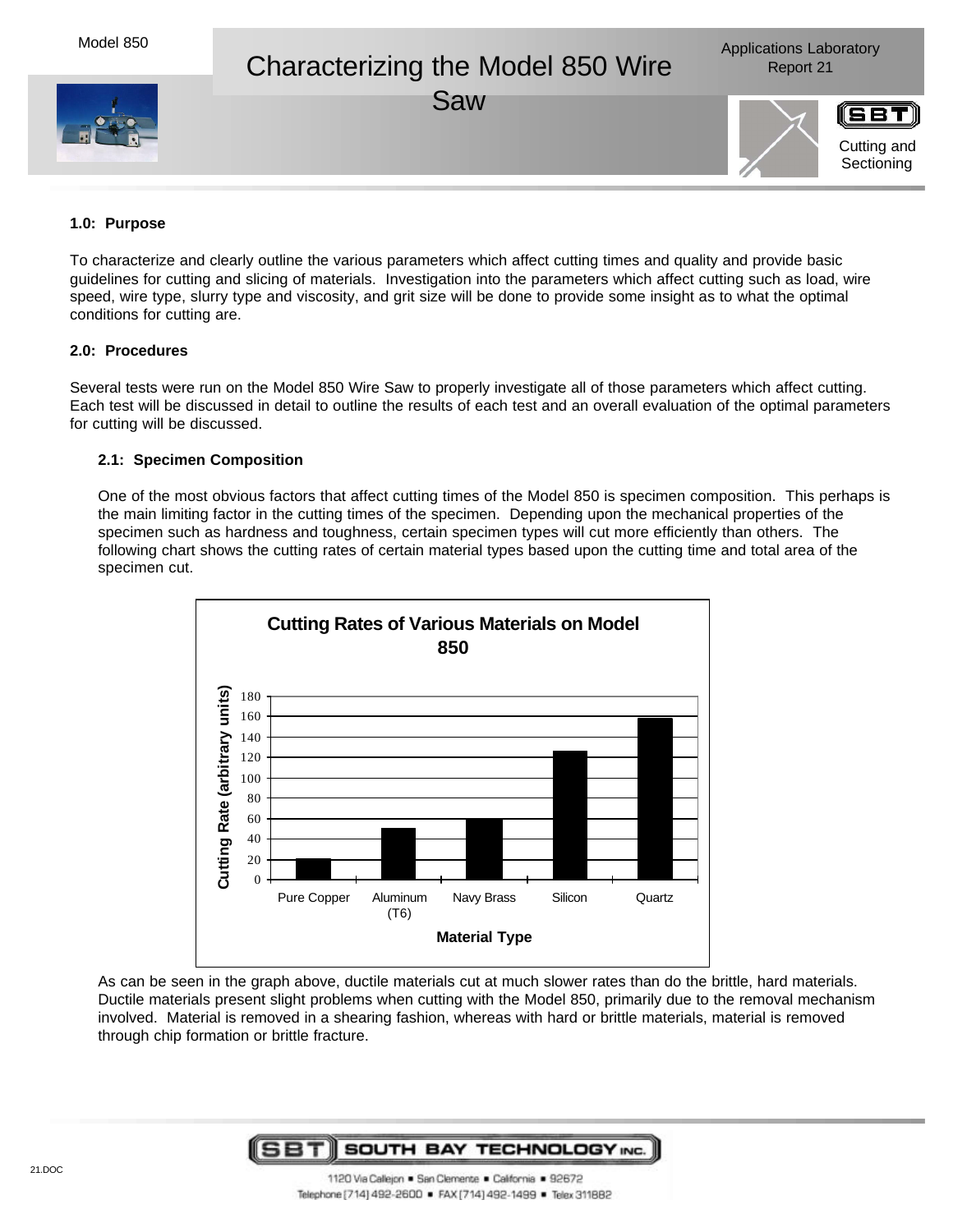# **2.2: Wire Blade Type**

Another important factor which affects cutting is the type of blade being used. There several different diameter wires available for use on the Model 850, with two different types offered: Stainless steel wires or Diamond Impregnated Wires. Stainless steel wires are designed to be used with an abrasive slurry and the diamond wires are used with water. The following chart shows the differences in cutting times as compared with the type of wire used.



As can be seen in this graph, diamond wire blades tend to take longer to cut specimens as opposed to stainless steel wires. Although the grit size of the diamond wire is approximately 45μ (almost twice that of the slurry used in this experiment), cutting times are still longer primarily due to the slow pullout of the dimonds impregnated within the wire. The abrasive slurry is a more effective way of cutting materials due to the constant recycling of the abrasive particles onto the cutting surface, providing an efficient lapping and cutting action from the wire.

# **2.3: Slurry Type**

Slurry type also plays a major role in determining the cutting efficiency and speed of a cut on the specimen. As in all cutting and sectioning methods, the hardness of the abrasive must be at least equal to that of the material being cut, ideally being harder than the specimen material. In this experiment three slurry types were used: Boron Carbide, Silicon Carbide, and Aluminum Oxide. Boron Carbide is the hardest of the three, with a Mohs Hardness of 9.7, closely followed by Silicon Carbide with 9.5, and finally Aluminum Oxide with a hardness of 9.The slurry ratio mixture was kept constant for all three slurries to maintain consistency and the results are shown in the graph below.

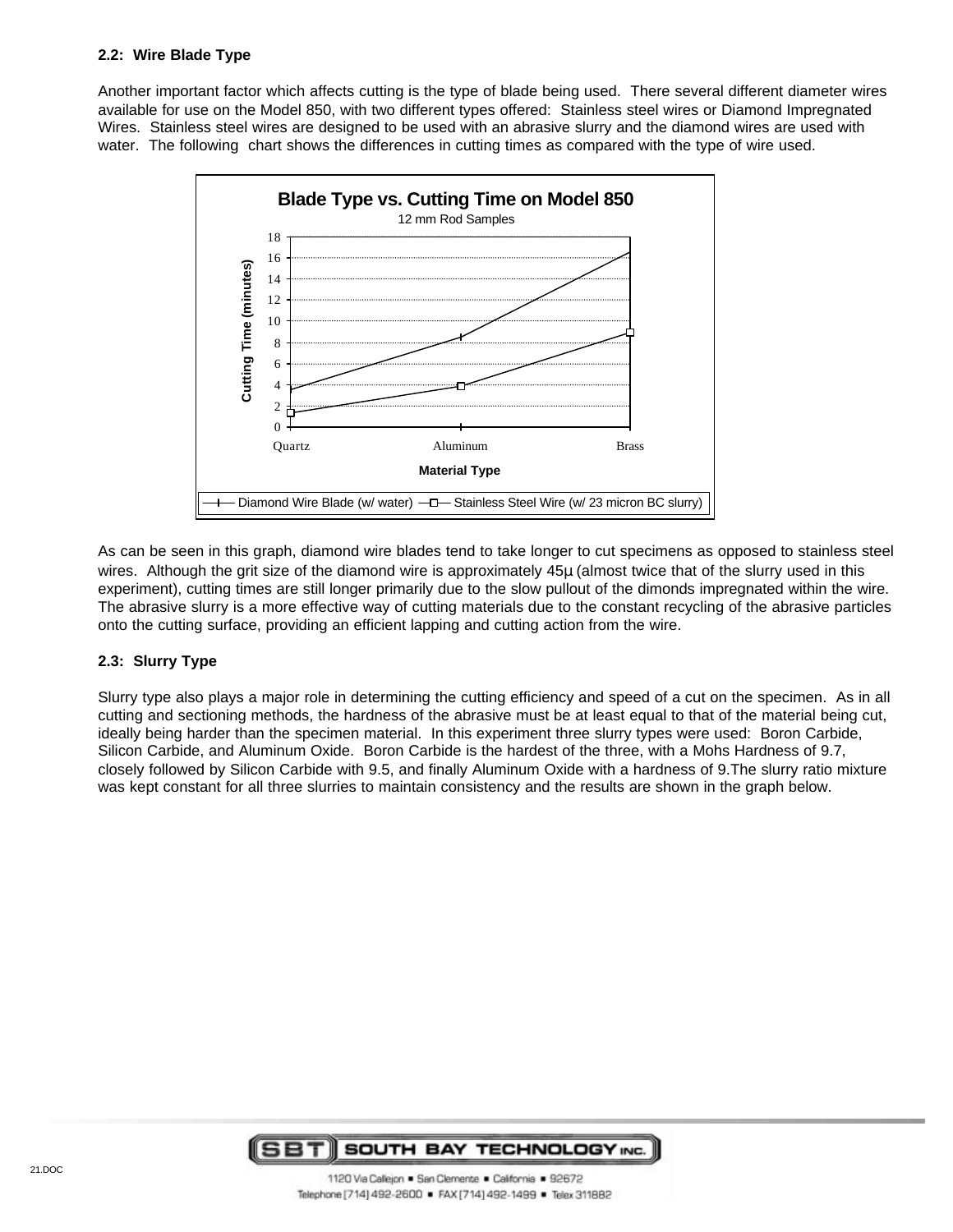

As can be seen from the graph above, the BC slurry cuts the fastest followed by SiC and then Al2O3. This correlates well with the hardness values given and the fact that the cutting time is directly dependent upon the hardness of the slurry abrasive used. For samples of equal or higher hardness than BC, diamond abrasive slurries should be used as diamond is the hardest known material.

#### **2.4: Slurry Grit Size**

Not only does the slurry type affect cutting times but the slurry grit size also affects this as well. This is logical in that a particle of smaller nominal diameter will cut and remove less material as oppossed to a larger particle. The following graph shows the relationship between cutting time and abrasive particle size.



#### **SBTI** SOUTH BAY TECHNOLOGY INC.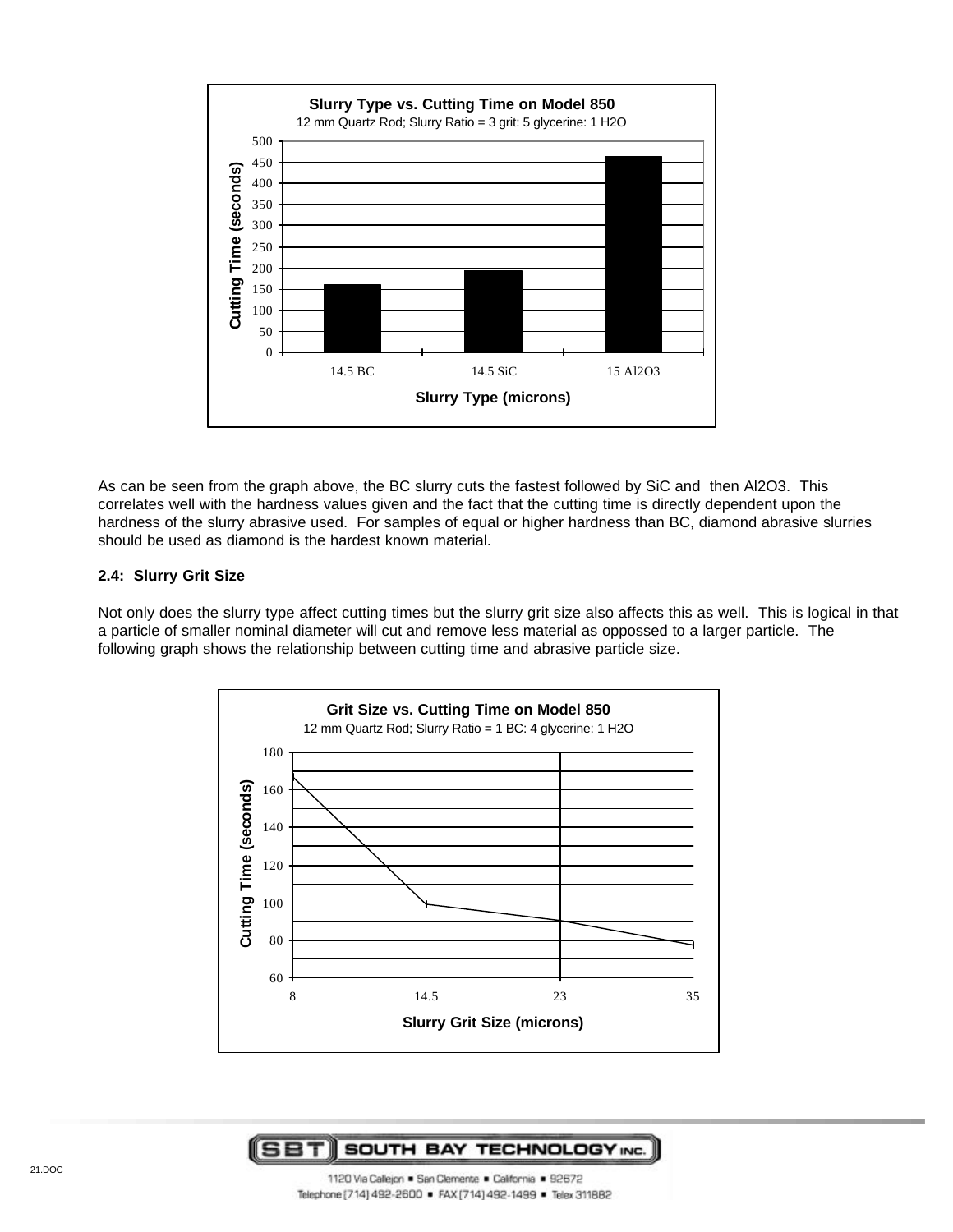As can be seen in the graph, cutting time will decrease as the abrasive particle size is increased. There is a large difference in the cutting time from the 8μ size to the 14.5μ size, but levels off slightly at the larger grit sizes. If surface finish and roughness are of concern, the smaller abrasive sizes will produce higher quality finishes and require less subsequent grinding and polishing to produce polished surfaces. Therefore it may be a tradeoff between cutting time and surface finish to produce the optimum specimen.

# **2.5: Slurry Viscosity**

A final factor when dealing with the abrasive slurry must be considered for optimum cutting operations. The viscocity of the slurry used, or the amount of water contained in the slurry plays another role in the efficiency and time of cutting. As the water content is increased, the abrasive slurrry viscocity begins to decrease, which allows the slurry to flow at higher rates. This is important since optimum cutting is produced when the maximum amount of slurry is allowed into the area being cut, which is limited by the diameter of the wire blade. Therefore an optimum viscocity must be known to allow the most efficient use of the abrasive slurry. The graph below shows a plot of the cutting time as compared with the slurry viscocity.



As can be seen in the graph above, cutting time is dependent upon the slurry viscocity. As viscocity is decreased (water content being increased) the cutting time also decreases. However, if the slurry viscocity is not viscous enough, there is an insufficient amount of abrasive being utilized and the cutting time will begin to increase again, as indicated at the 15% water viscocity. Therefore an optimum value of viscocity must be used to provide the most efficient use of abrasive as possible. From the graph, the optimum value of viscocity is around 10%.

# **2.6: Wire Blade Speed**

Another major factor in determining cutting time is the speed of the blade, or the motor speed. This is continuously adjustable on the Model 850 and is selected at the users discretion. It can be expected that as the speed of the wire is increased, then the cutting time should begin to decrease. In this experiment, cutting time as a function of wire blade speed is plotted for both the diamond impregnated wires and the stainless steel wires using an abrasive slurry. The following graph shows the results.

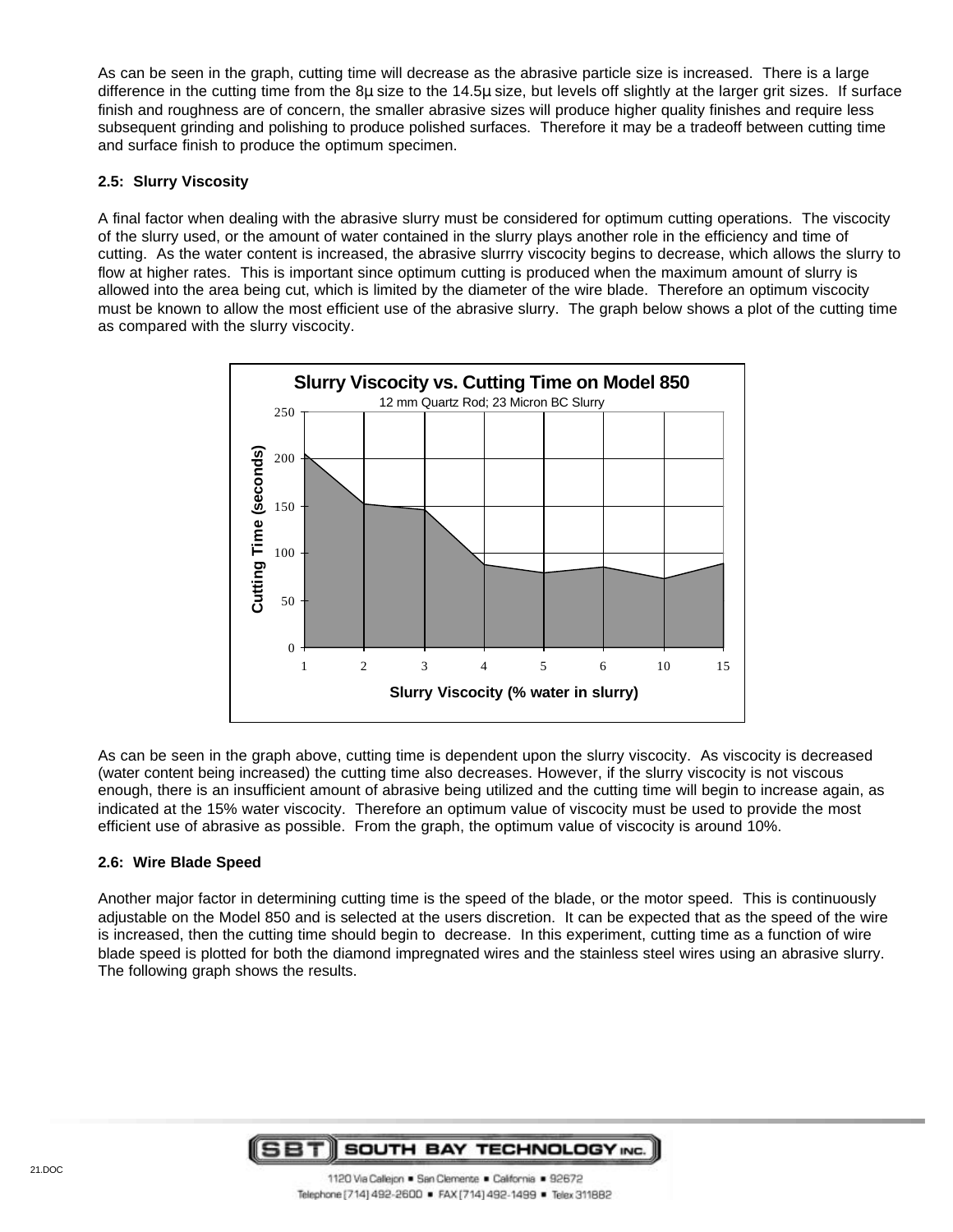

As can be seen from the graph above, cutting time with a stainless steel wire blade decreases as the speed of the blade is increased. This follows logically and the relationship appears to be an exponential one. In the case of the diamond wire, however, this relationship does not hold true. Cutting time is decreased for a short time and then suddenly increases past the 4 setting. This can be explained by the diamond abrasive particles being removed from the wire. At higher speeds, the wire loses more diamonds faster, ultimately leaving the wire bare and free of any abrasive to do the cutting. Because of this effect speed of the wire is more critical with the diamond wires as opposed to the stainless steel wires.

#### **2.7: Blade Pressure**

A final factor which can affect the cutting time is the blade pressure, or load. The counter-balancing weight on the back of the arm can be adjusted to place larger or smaller loads onto the cutting wire applied to the specimen. The following graph shows the results obtained from this experiment.



SBTI SOUTH BAY TECHNOLOGY INC.